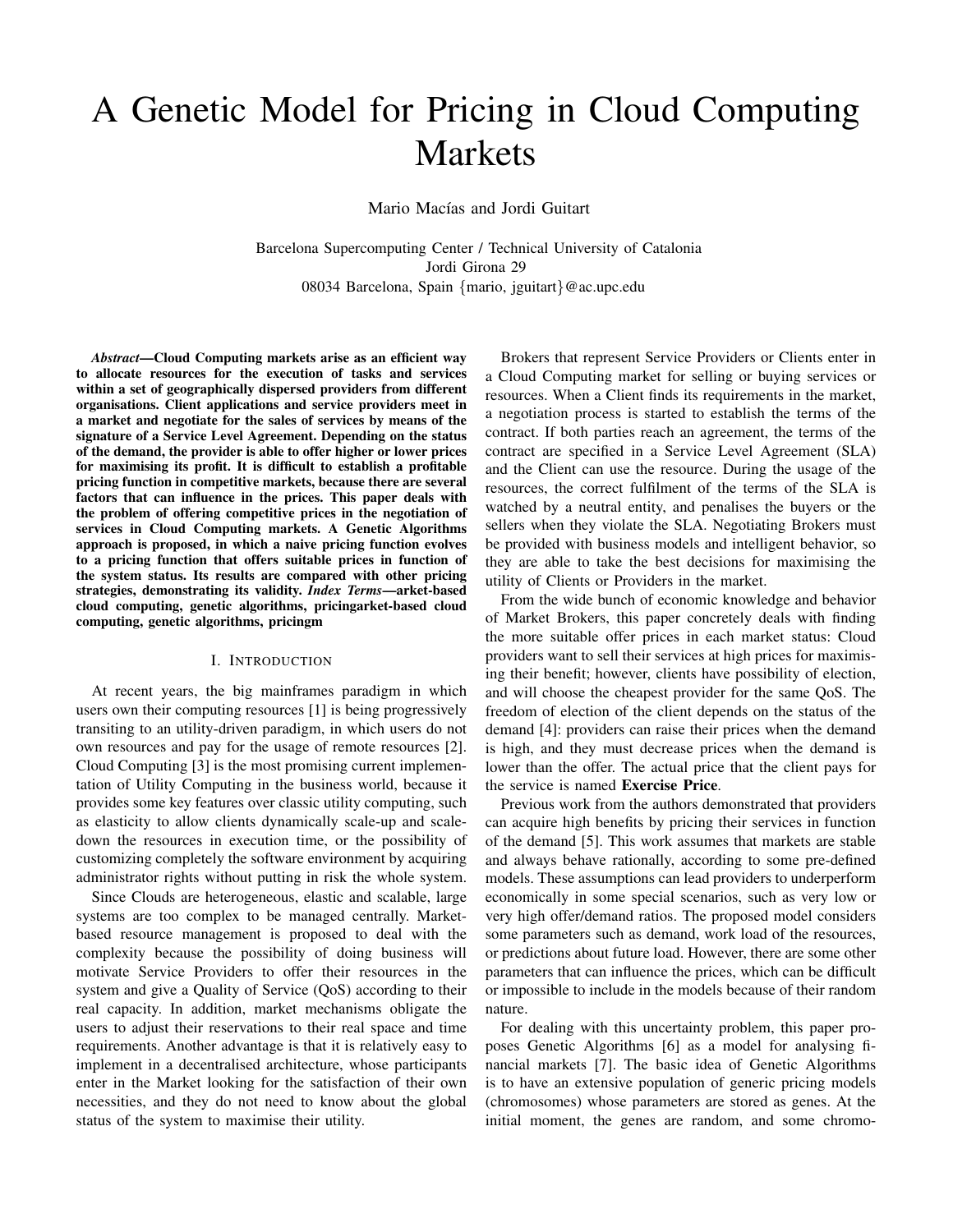somes are better than others (this is, their pricing models provide prices that are more beneficial for providers). The best chromosomes are selected in base to their proposed prices, and they are reproduced and mutated by simulating the natural evolution process. After some iterations of this process, the population of chromosomes will tend to provide prices that maximise the benefit of the provider. As in nature, if the environment changes, the population will self-evolve to become well adapted.

This paper is a step forward in the definition of pricing strategies of Cloud Providers. Genetic Algorithms are used because they are simple to implement, and enough dynamic for modifying themselves (in comparison to previous models from the authors, whose pricing results were dynamic, but the models were static). This dynamicity will allow the model to selfadapt to changes in the market, and keep providers offering beneficial prices in the long term. This paper proposes a new Genetic Pricing Model that considers the relative simplicity (compared to real financial markets) of Cloud Computing Markets and evaluates it experimentally, by comparing it with pricing models used in previous works from the authors.

The rest of the paper is organised as follows: after the related work of Section II, Section III describes in detail the model and algorithms used in the experiments. Section IV starts with a concrete description of the experimentation framework and the values used for the parameters of the model, and ends with a visual description of the obtained results, compared with several pricing models. At the end, the conclusions of the work and the future trends in the related research are enumerated.

## II. RELATED WORK

Computer models have been demonstrated more efficient than humans when making decisions [8] in many market scenarios, especially when a high volume of data must be considered.

Previous work from the authors [5] introduces policies for pricing in Cloud Computing markets. We demonstrated that providers that adapt their prices in function of the competence, time slot and SLA terms can achieve better Business Objectives, such as Revenue Maximisation. However, the proposed model is still too rigid, and assumes that other participants in the market always behave rationally. In addition to the flexibility in pricing, this paper also adds flexibility to the pricing functions, by allowing their self-modification for a better adaptation to changing market environments.

Genetic Algorithms are a widely used tool for the analysis of financial markets due to their simplicity and capacity of adaptation to chaotic environments [9], [7]. However, the major usage of Genetic Algorithms is the forecasting. Forecasting is a valuable tool for the sales of futures in Cloud Computing, for example batch jobs whose sales can be negotiated some days before their execution. However, values of future predictions are not so useful when selling Web Services, whose negotiation and execution must be performed in real time according to some existing Utility Computing markets [10]. This paper intends to adapt pricing models to Web Services sales in Cloud Computing.

Cliff [11] explored a continuous space of auction mechanisms via Genetic Algorithms, with artificial trading agents operating in evolved markets. His work does not rely on the modelling of market agents but in the market itself, by using Genetic Algorithms to tune market dynamics. It is important to emphasize that agents and market are more stable against market shocks, by evolving to suitable behaviors.

Fayek et al. [12] propose the usage of Genetic Algorithms for evaluating the validity of a set of offers by calculating their utility. Its application of Genetic Algorithms when modelling the behavior of agents is worth considering. This paper intends to be a step forward, by adding pricing models to the behavior of the agents.

Chidambaran et al. [13] study the effectiveness of Genetic Algorithms in Option Pricings, but our scenario is not strictly an Option Sales Scenario [14]. Their solution is based in the Black-Scholes algorithm [15], in which the input is not necessarily available in Cloud Computing markets (e.g. stock prices, risk-free rates, volatility, etc). The Genetic Model proposed in this paper works with any available set of parameters that could influence in the price of Service.

## III. APPLYING GENETIC MODELS TO PRICING

Finding a good pricing model through Genetic Algorithms implies solving the next three issues:

*a) Define a chromosome:* In this paper, the *chromosome* is a naive function, whose parameters are some relevant data that could influence in the price, as described in Section IV-A. The relations and weights of these parameters are determined by the *genes* of the chromosome, which are at least partially different between the chromosomes. This function is called pricing function, because its evaluation corresponds with the price that a provider will ask for the sale of a Cloud service. The result of the pricing function is named **output** of the chromosome.

*b) Evaluating the chromosomes:* The chromosomes in a population must be evaluated. That means that their output must be compared to a reference value that is given by a teaching entity or by the actual value when trying to do predictions. In this paper, the reference value is the Exercise Price.

*c) Selection and reproduction of chromosomes:* The chromosomes with lowest results in the evaluation are discarded from the population. Pairs of the best adapted chromosomes are selected to be reproduced by mixing their genomes, so the population is replenished.

The rest of this section describes how the three enumerated issues have been faced up.

## *A. Definition of chromosomes*

Let  $\vec{P} = \{p_1, \ldots, p_n\}$  be a set of *n* parameters that contain some relevant information that could influence in the price of a requested task (for example, the amount of demand, the load of the system, the hour of day, the amount of resources,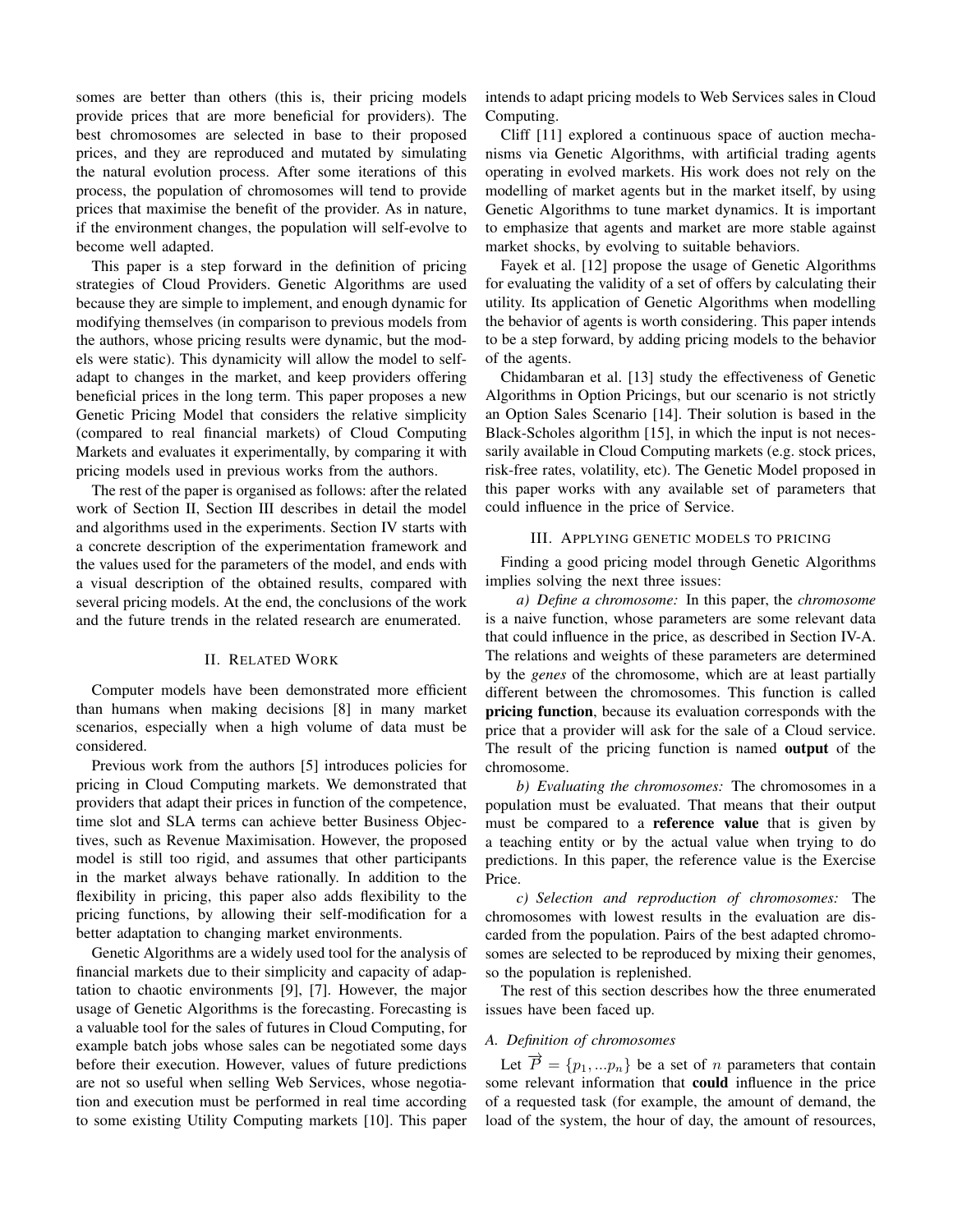etc.). It must be emphasized that some of these parameters could influence, but actually do not necessarily do. Section IV-A describes deeply the parameters used in the experiments of this paper.

Let  $\overrightarrow{G} = \{g_1, \ldots g_m\}$  be a set of  $m = 2n^2 + 2n + 1$  genes that vary across different chromosomes and indicate the weights and mathematical relations between the parameters. Equation 1 shows the pricing function expressed in each chromosome by  $\overrightarrow{P}$  and  $\overrightarrow{G}$ .

$$
Pricing(\overrightarrow{P}, \overrightarrow{G}) = \frac{\sum_{i=0}^{n} g_i \prod_{j=0}^{n} p_j^{g_{i+j+1}}}{\sum_{i=n}^{n^2+n} g_{i+n} \prod_{j=0}^{n} p_j^{g_{i+j+1}}} + g_m \quad (1)
$$

Assuming that the optimum pricing function is unknown because it can change as the market evolves, Equation 1 describes a simple and generic function that is able to evolve to specific approximation functions by assigning a proper value set for  $\overrightarrow{G}$ . For example, Equation 1 can be transformed into a linear function such as  $p_0^3 + 3p_2 + 6$ , a division of linear functions such as  $\frac{p_1^2 + 0.5p_4}{p_1^2 + 0.5p_4^2}$  $\frac{p_1^2 + 0.5p_4}{p_0^{1/3} + 3p_2^{-1}} + 0.3$ , or other types of nonlinear functions such as  $(p_0p_1)^4 + 2p_2^6 + 4p_2p_3 + 3.2$ 

## *B. Evaluation of chromosomes*

The reference value (*RefV al*) is the lowest price that the buyer has chosen to pay in the last market competition, after the sale is performed. That evaluation requires of the existence of a Market Information System [16] that makes visible some pricing information to the market participants.

The scoring of a chromosome at time *t* is  $|Pricing_t(\vec{P}, \vec{G}) - RefVal_t|$ . The closest to 0 is the score the best price has proposed the chromosome at instant *t*. However, this score is not enough to select or discard chromosomes from a population, since it does not have any temporal perspective: the chromosome that is proposing the best prices during the last negotiations could be discarded by only returning one inexact price at a given moment. To deal with this issue, the score at time *t* is weighted by a memory factor  $M \in [0, 1]$  with the past scores as shown in Equation 2.

$$
Score_t = (1 - M) \cdot |Pricing_t(\overrightarrow{P}, \overrightarrow{G}) - RefVal_t| + M \cdot Score_{t-1}
$$
\n(2)

The higher the memory rate *M* is, the higher importance is given to past price offers. The lower *M* is, the higher importance is given to the last offer.

## *C. Selection and reproduction of chromosomes*

After all the chromosomes are evaluated, the population is sorted in function of the score of the chromosomes. A fixed percentage of the last chromosomes in the sorted population is discarded. At last, the missing population is restored with descendants of the most effective chromosomes, which will inherit most characteristics of their parents with small variations due to possible mutations. The chromosomes that will be crossed for having offspring are chosen successively from the



Fig. 1. Process of crossing two chromosomes and mix their genome in their offspring. Genes with black background represent random mutations

most effective to the less effective ones, until the population is restored again.

When two chromosomes are having offspring, a crossover index between 0 and the length of the genome is chosen randomly, and the genomes of the two parents are divided in this index. The first division of the genome of parent 1 and the last division of the genome of parent 2 are copied in the genome of descendant 1. The first division of the genome of parent 2 and the last division of the genome of parent 1 are copied in the genome of descendant 2 (see Figure 1).

During the process of crossing and copying genomes, some random mutations can occur, with very low probability: a gene is multiplied by a random number with a Normal distribution, whose mean value and standard deviation are 1.

#### IV. EVALUATION OF THE MODEL

Four Cloud providers are competing in a services market whose demands are variable across the day (few demand in the early morning, peaks of demand in the evening). Each of the four providers has a different pricing strategy:

*d) Fixed Pricing:* Offered prices are the 5% between the minimum price that the provider can offer in order to not lose money (Reservation Price of the Seller, *RPseller*) and the maximum price that the client can pay in order to get benefit by buying the service (*RPbuyer*). Instead of 5%, any other percentage could be chosen, but previous work demonstrated that 5% gets good results in most of the demand scenarios [5]. Although the seller knows its own RP, the buyer does not communicate its RP to the provider, so it only can be estimated in function to the historic prices and other market data. Equation 3 shows the used pricing formula.

$$
Price_{Fixed} = RP_{seller} + (RP_{burger} - RP_{seller}) \cdot 0.05 \quad (3)
$$

*e) Random Pricing:* Prices are offered randomly, in an uniform distribution, between *RPbuyer* and *RPseller*. This is not a real pricing model, but it is included in the experiments to be compared with the genetic pricing models and show that they do not behave randomly, as sometimes apparently do.

*f) Utility Maximisation Price:* Previous work [5] demonstrated the advantages of using an utility function whose maximisation leads to a beneficial offer price (see Equation 4).  $u_p(S)$  is a sub-utility function that tends to 0 when the proposed price is near the Reservation Price of the Seller and tends to 1 when the proposed price is near the Reservation Price of the Buyer.  $a(t)$  is the aggressiveness factor, that tends to 0 when the resources are idle and to 1 when the resources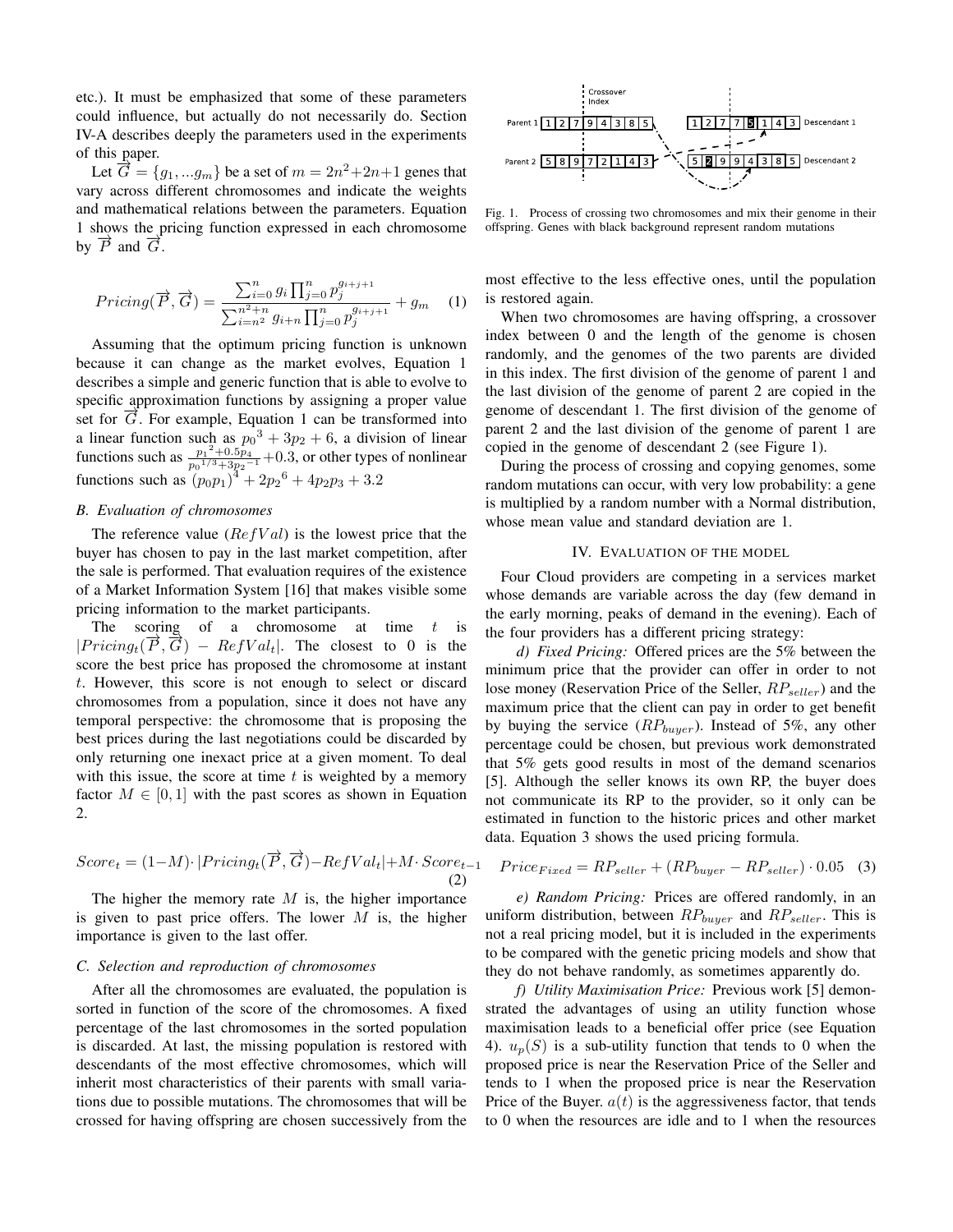are in their maximum workload capacity. Previous work [5] contains a detailed description of Equation 4, and explains its idiosyncrasy.

$$
u_{rv}(S) = 0.5 + \frac{\sin\left(\frac{\pi}{2}\left(2u_p(S) + \left(1 - a(t)^{15}\right)\right)\right)}{2} \tag{4}
$$

*g) Genetic Pricing:* Applies the genetic pricing algorithm explained in Section III with the parameters and constants described in Section IV-A. The offer price is the output of the first chromosome in the list, which is ordered by the calculated scores as explained in Sections III-B and III-C. When deciding the size of the population of chromosomes and the mutations rate, it must be considered the advantages and inconveniences of the choice. Providers with a large number of chromosomes and a small mutations rate are pretty stable, but they are less capable to adapt quickly to changes in the environment. On the other hand, providers with less chromosomes and more mutations converge quicker to a good solution, but they are less stable, and small changes in the environment could make them *bouncing* to bad price offers.

## *A. Simulation environment*

The simulation does not simulate a complete market environment, but mainly how providers behave under different demand scenarios. In the simulation, clients send requests for buying cloud resources to a simple market. These requests contains information about the number of resources that the client is willing to use, the Quality of Service and the time slot in which the client will execute the tasks. The market forwards the requests to the providers, which will return their proposed price according to the information contained in the requests. Finally, the client buys the resources of the provider that returns the lowest price.

Each request includes information about the number of CPUs required for the deployment of the task and the range of QoS, which can be Gold, Silver, or Bronze. The provider will make bigger efforts for fulfilling SLAs whose QoS range is Gold. In case of system failure, Bronze SLAs will be violated firstly. If this is not enough, Silver SLAs will be violated then [17]. In compensation, the Reservation Price in Gold tasks is 25% higher than in Silver tasks and 66% than in Bronze tasks.

The frequency of requests is variable: from 2 tasks/hour (off-peak hours) to a maximum (peak hour) that is changed across the multiple simulations. The value of this maximum varies from 2 to 32 tasks per hour. Each task can require randomly from 1 to 4 CPUs, and only providers that have free resources can accept an incoming task and offer a price. Each provider has 16 CPUs.

The set of parameters, chosen by their influence in the final price, is  $\vec{P} = \{Q, C, a(t)\}\$ , where *Q* is the QoS category (Bronze = 1, Silver = 2 and Gold = 3),  $C$  is the number of CPUs, and *a*(*t*) is the aggressiveness factor of Equation 4. The memory rate *M* (Equation 2) is 0.9. This value has been chosen because it allows chromosomes to ascend in the ordered population, and avoids that a chromosome falls down if it reports only a bad offer price. Some previous tests revealed that *M* does not have to be exactly 0.9: it also could have similar values such as 0.8 or 0.95. Small values, such as 0.5, make the system too unstable and the provider cannot converge to a good solution.

Regarding the flexibility of the genetic algorithm, two types of genetic providers have been tested: a flexible one, with 200 chromosomes and a mutation rate of 6%, and a rigid provider with 500 chromosomes and a mutation rate of 1%. *Flexible provider* means that it can converge quickly to a good solution, but it is unstable and it *forgets* past experiences. Since each chromosome has 25 genes  $(2n^2 + 2n + 1$  when  $n = 3$ , according to the number of elements of  $\vec{P}$ ), 200 chromosomes in a same provider is enough diverse and it introduces a small probability of redundancy. The quick change of population is strengthened by setting the mutations rate to 6%: in average, each new chromosome will have 1.5 mutations.

The rigid provider increases its number of chromosomes by 150% to add possibility of redundancy and, with a mutation rate of 1%, only a mutation will occur for each 4 descendants. As the experiments show, those values will make the population of chromosomes more stable and uniform, and the provider will converge slowly to offer competitive prices, but it is more stable against noises.

For each chromosome evaluation and selection in both rigid and flexible providers, the lowest 50% of the ordered population is discarded and replenished with the descendants of the other 50% of population. When populations are large enough, this replacement proportion value could be also 40%- 60%, 60%-40%, or any other equilibrated rate that guarantees that the best chromosomes during the last iterations are kept.

The chosen constant values of the experiments are not important from a qualitative point of view, because the goal of this research is to observe how variations can affect positively or negatively on results. Because the experimental environment is simulated, the goal is to show how, for example, adding rigidness to the providers leads to more stability in the results, but less capacity of adaptation. Future work will try to find the best constant values for real market environments and evaluate their quantitative data.

Several simulation sets, with same environments but different maximum tasks per hour, have been repeated and the comparisons of revenues in providers have been commented. 5 weeks of sales in a competing market have been simulated, but the first week is not counted for the statistics, because it is considered a prudential training period for the genetic providers.

Results are evaluated in terms of revenue: the client sends its task to the provider that offers the best price, and the provider earns the amount of money that is agreed between the two parts.

#### *B. Comparing genetic and utility-based dynamic pricings*

Figure 2 shows the revenues of the four providers described in Section IV. Random-pricing provider is the most inefficient of all the providers, excepting when the market is extremely overloaded and any price below the Reservation Price of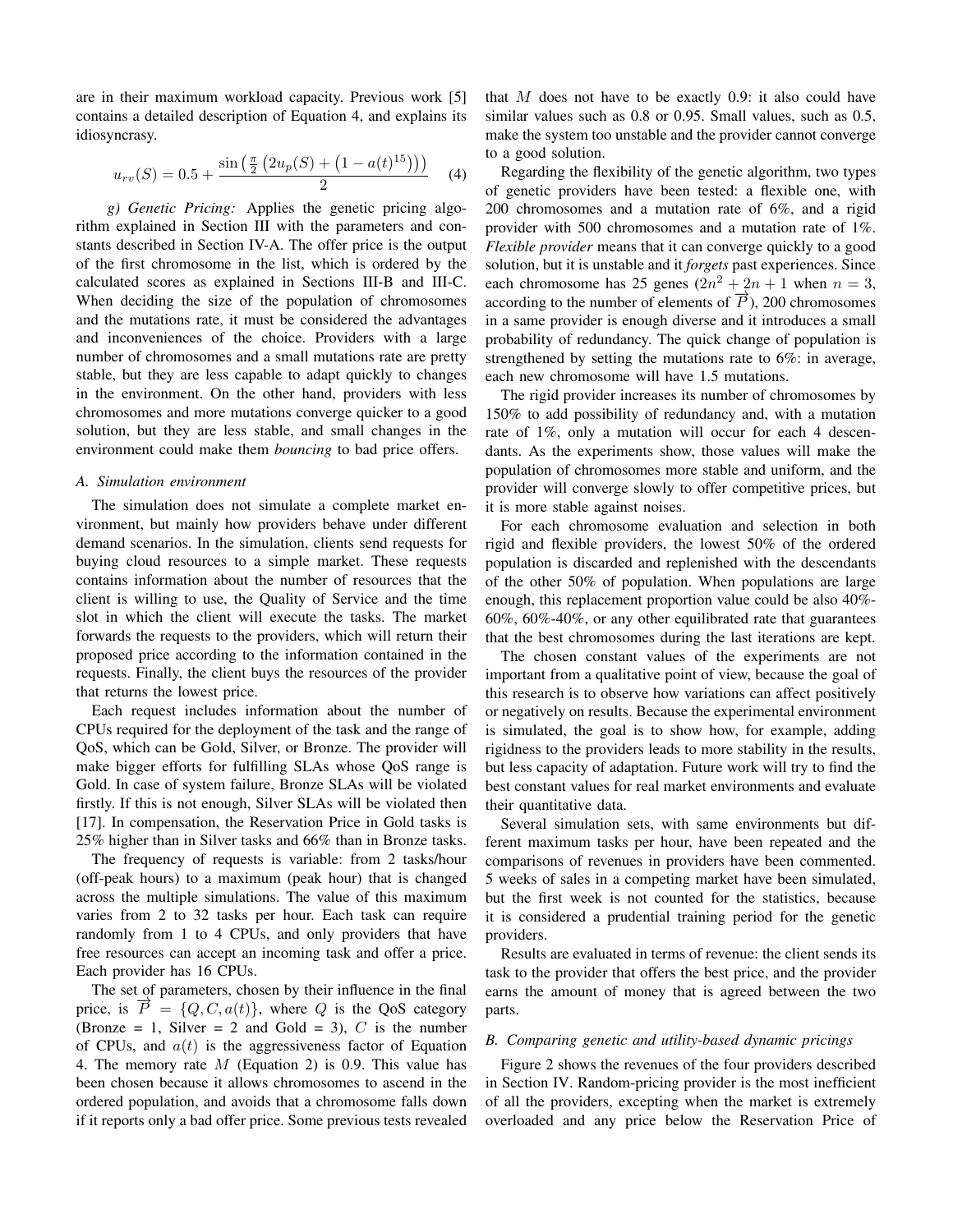

Fig. 2. Comparison of revenues between four types of pricing. A provider with a flexible genome (200 chromosomes and 6% of mutations) is used.



Fig. 3. Comparison of revenues between four types of pricing. A provider with a rigid genome (500 chromosomes and 1% of mutations) is used.

the Buyer is accepted by the clients. The revenue of fixedpricing provider is increased linearly with the number of maximum tasks per hour: at more tasks with fixed price, the same proportion of revenue. The random nature of genetic algorithms introduces some noises in the results, such as the small perturbation in the revenue of providers when the maximum tasks are 12 per hour.

Although utility-maximisation provider is a good solution compared with fixed pricing, Figure 2 shows that the genetic provider gets the highest revenue in most of the scenarios. When the maximum number of tasks is high, both solutions are similar. Genetic pricing showed its effectiveness mainly in equilibrium markets, which is the status that markets tend to. Both right and left extremes of the graph (respectively demand and offer excess) are unrealistic scenarios.

## *C. Comparing genetic providers by their flexibility*

Figure 3 shows how rigid genomes do not introduce so much perturbation as flexible genomes, but it does not mean that they are more suitable in terms of revenue maximisation. To check which flexibility grade is more suitable in Cloud computing markets, the same experiment is repeated with a rigid and a flexible genetic provider competing in the same



Fig. 4. Comparison of revenues when genetic providers with both rigid and flexible genomes are competing.

market. Figure 4 shows the results of the experiment, and some relevant information can be extracted from it:

- *•* Two genetic providers add instability to the results. It is because the genetic algorithm proposed in this market imitates the best pricing in each moment. Fixed and utilitybased pricings are predictable, if the genetic provider takes their pricing attempts as input it will be much more stable than if it takes the output of another genetic (and unpredictable) provider.
- Within this instability scenario, a flexible genetic provider earns more money than the rigid one, since it can converge quicker to best solutions.

To illustrate this last statement, the accuracy of pricing and speed of convergence of both flexible and rigid genetic providers are measured. Figure 5 shows the difference of the offered prices and the Exercise Price, and speed of convergence of both rigid (upper graph) and flexible (lower graph) genetic providers. If the difference is 0, it means that the price offered by the genetic provider is actually the Exercise Price.

Both figures show the influence of noises in the genetic providers, which made them spontaneously evolve to offer prices far from the Exercise Price. However, a provider with a flexible genome is more stable against noises. The left part of the graph in Figure 5 also shows that the rigid genetic provider takes much more time in getting trained to be competitive in its prices.

## V. CONCLUSIONS AND FUTURE WORK

This paper has shown the effectiveness and capacity of adaptation of genetic algorithms for pricing in Cloud Computing Markets. In a competitive environment, where providers cannot know which strategy other providers will follow, genetic providers earn up to the 100% more than utility-based dynamic pricing providers, and up to 1000% more than a typical fixed pricing provider.

The proposed genetic algorithm is easy to implement and it is flexible enough to be used with a huge set of parameters  $\vec{P}$ , even when there is not evidence that some of the parameters have a real influence in the price: the evolutionary selection process will discard all the invalid parameters, so the proposed